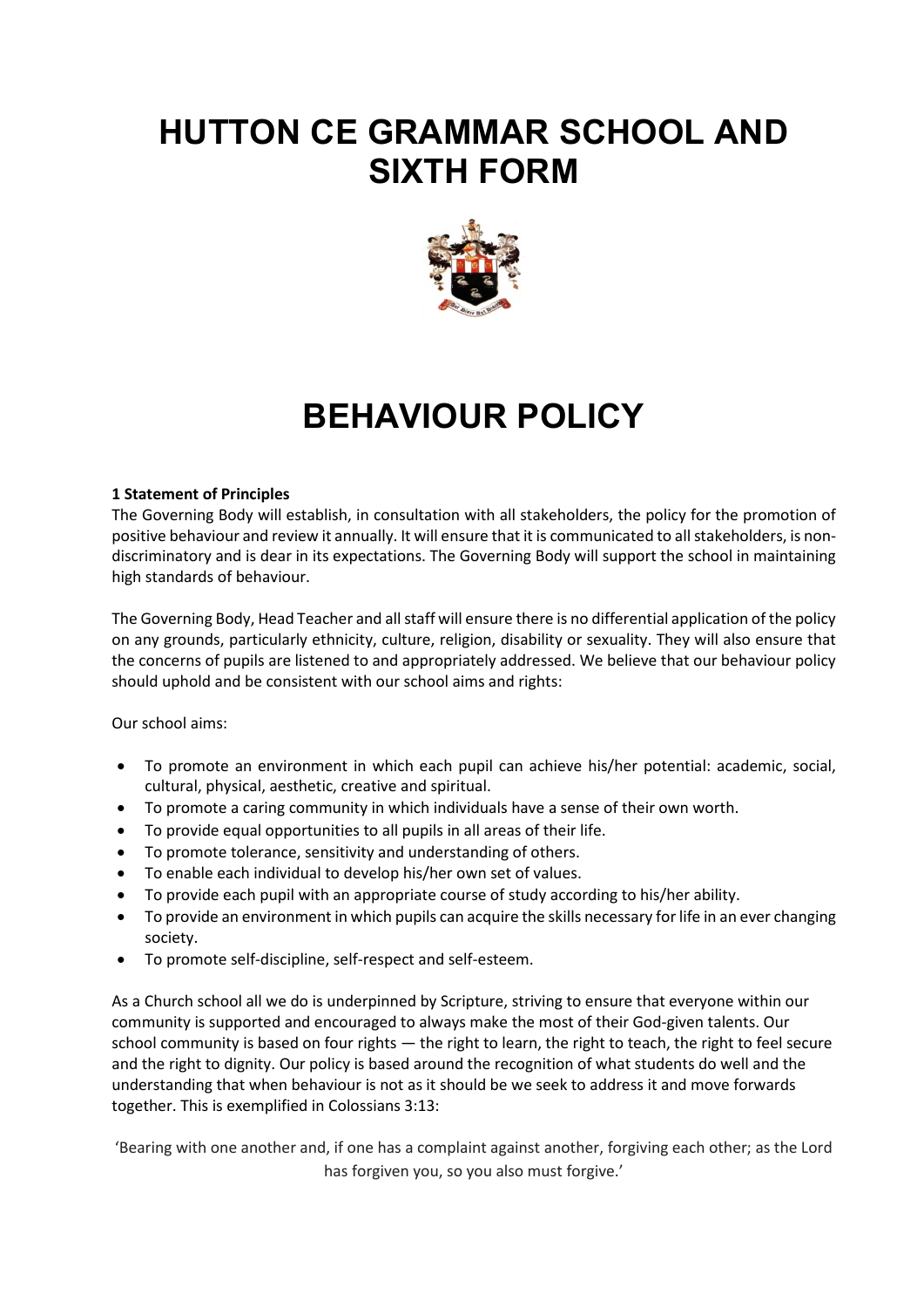## **2 Context**

In order for the behaviour policy to be effective, a clear relationship with other school policies has been established. This policy should be read in conjunction with the following:

- Health & Safety Policy and Handbook
- Safeguarding Policy and Safe Working Practices
- Attendance Policy
- Equality Policy
- Rewards Policy
- Anti-Bullying Policy
- Home-School Agreement
- Staff Conduct Policy

## **3 Classroom management**

Below is our Behaviour for Learning Policy. We believe that the best way to prevent poor behaviour occurring is to plan effectively and to lead engaging and stimulating lessons.

| <b>Strategy</b>                                           | Rationale                                                                                       |  |
|-----------------------------------------------------------|-------------------------------------------------------------------------------------------------|--|
| <b>Start of Lesson</b>                                    |                                                                                                 |  |
| Where possible the teacher is available to                | This makes pupils feel welcome and sets a                                                       |  |
| 'meet and greet' pupils outside the                       | positive tone for the start of the lesson.                                                      |  |
| classroom                                                 |                                                                                                 |  |
| There should be an activity to promote pupil<br>$\bullet$ | This engages pupils' interest in the learning                                                   |  |
| engagement. During this time the teacher                  | process.                                                                                        |  |
| may take a register                                       |                                                                                                 |  |
| <b>Latecomers</b>                                         |                                                                                                 |  |
| Pupils who are late to the lesson should be               | This continues the positive tone of the lesson for                                              |  |
| logged using School Synergy and dealt with                | those pupils who have arrived on time and                                                       |  |
| at a later point in the lesson.                           | maintains a positive class climate. It also enables                                             |  |
| If the lateness is during period 1 or period 4            | an accurate log of punctuality to be kept.                                                      |  |
| it should also be logged in the register.                 |                                                                                                 |  |
|                                                           |                                                                                                 |  |
| <b>Seating Arrangements</b>                               |                                                                                                 |  |
| Teacher controls where the pupils sit in the              |                                                                                                 |  |
| class and may alter the seating plan when                 | This reinforces the teachers' authority in the                                                  |  |
| utilising different teaching and learning                 | class and can optimise pupils' learning                                                         |  |
| strategies                                                | interactions. Also can be used for supply/cover                                                 |  |
|                                                           | staff.                                                                                          |  |
| <b>During the Lesson</b>                                  |                                                                                                 |  |
| Teachers should use consistent application                |                                                                                                 |  |
| of school rules. They should refer to the                 | This will establish clear boundaries so that the                                                |  |
| 'Rights' document where necessary.                        | pupils can feel secure in the learning                                                          |  |
| If a discipline issue arises, teachers should<br>٠        | environment.                                                                                    |  |
| use a calm and clear approach appropriate                 |                                                                                                 |  |
| to the level of incident. They should avoid               | This strategy can avoid a situation from<br>escalating into a confrontation. A profile of pupil |  |
| backing pupils 'into a comer'. Negative                   |                                                                                                 |  |
| behaviour should be logged appropriately                  | behaviour is created and can be used for future                                                 |  |
| on School Synergy.                                        | intervention.                                                                                   |  |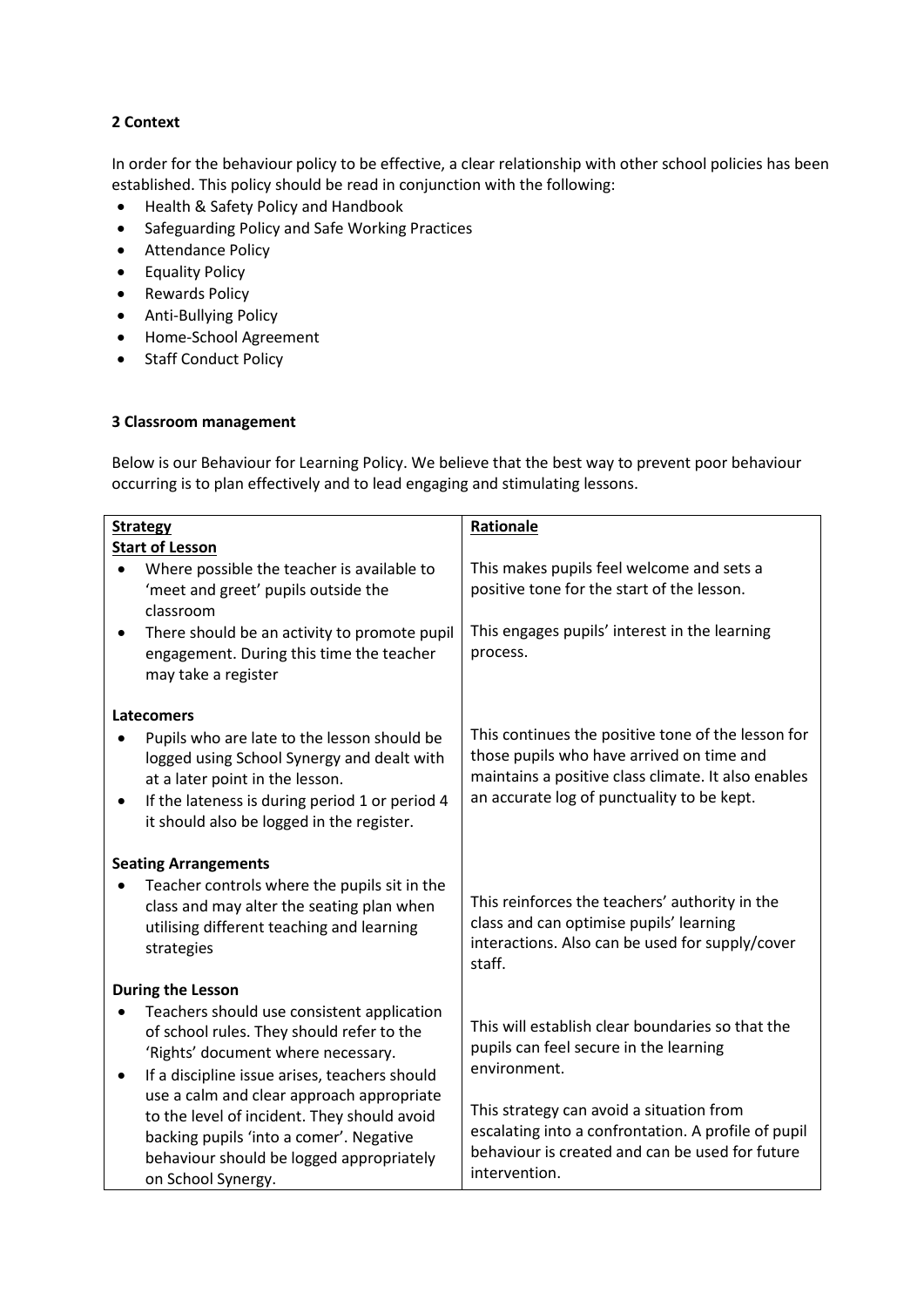| Increases pupils' self esteem and creates a<br>positive classroom climate. This enables positive<br>behaviour to be acknowledged and rewarded |  |
|-----------------------------------------------------------------------------------------------------------------------------------------------|--|
| This minimises disruption to other classes.                                                                                                   |  |
| This keeps pupils on task and provides teacher<br>with opportunities to praise.                                                               |  |
| Provides pupils with a focus for learning and<br>lessens opportunities for distraction.                                                       |  |
|                                                                                                                                               |  |
| Allows pupils to focus on learning and prevents                                                                                               |  |
|                                                                                                                                               |  |
| If pupils are engaged they are less likely to                                                                                                 |  |
| Maintains teacher control in class.<br>Avoids disruption to other lessons.                                                                    |  |
| This will facilitate "good" pupil behaviour in the                                                                                            |  |
|                                                                                                                                               |  |

#### **4 Rules**

Our expectations of pupils in lessons, around the school and travelling to and from school are outlined in the School Rights, and School Rules and Routines and Classroom Rules.

Everyone must act in a reasonable manner, showing respect for self and others.

To help in maintaining an ordered and calm atmosphere, these are our School Rules and Routines.

- 1. Pupils should be in their lessons by 8:50am and teaching rooms by 1:05pm daily. Registers are taken at the beginning of each lesson. Late arrival will be managed by the Attendance Officer.
- 2. Pupils should be punctual to all lessons and ensure that they arrive adequately equipped. Visits to lockers should be confined to before registration, break and lunchtime.
- 3. In moving around the school pupils should follow the one-way system and walk, not run. All movement should be orderly and quiet. Shouting or running is not acceptable on corridors at any time.
- 4. Pupils may not leave the school site without permission. Pupils who need to leave school during the day must take a letter to Reception. Once permission has been given the pupil must sign out. If a pupil returns he should sign in on return.
- 5. No food should be eaten on corridors or in the classrooms unless special permission has been given. Drinking is restricted to when lining up for a lesson or when given permission by a teacher within lesson.
- 6. Electronic devices, including mobile phones and laser pens are not permitted to be used in school; any student who uses such items will have them confiscated. Confiscated items may require collection from school by parents/carers; if this is the case parents/carers will be informed.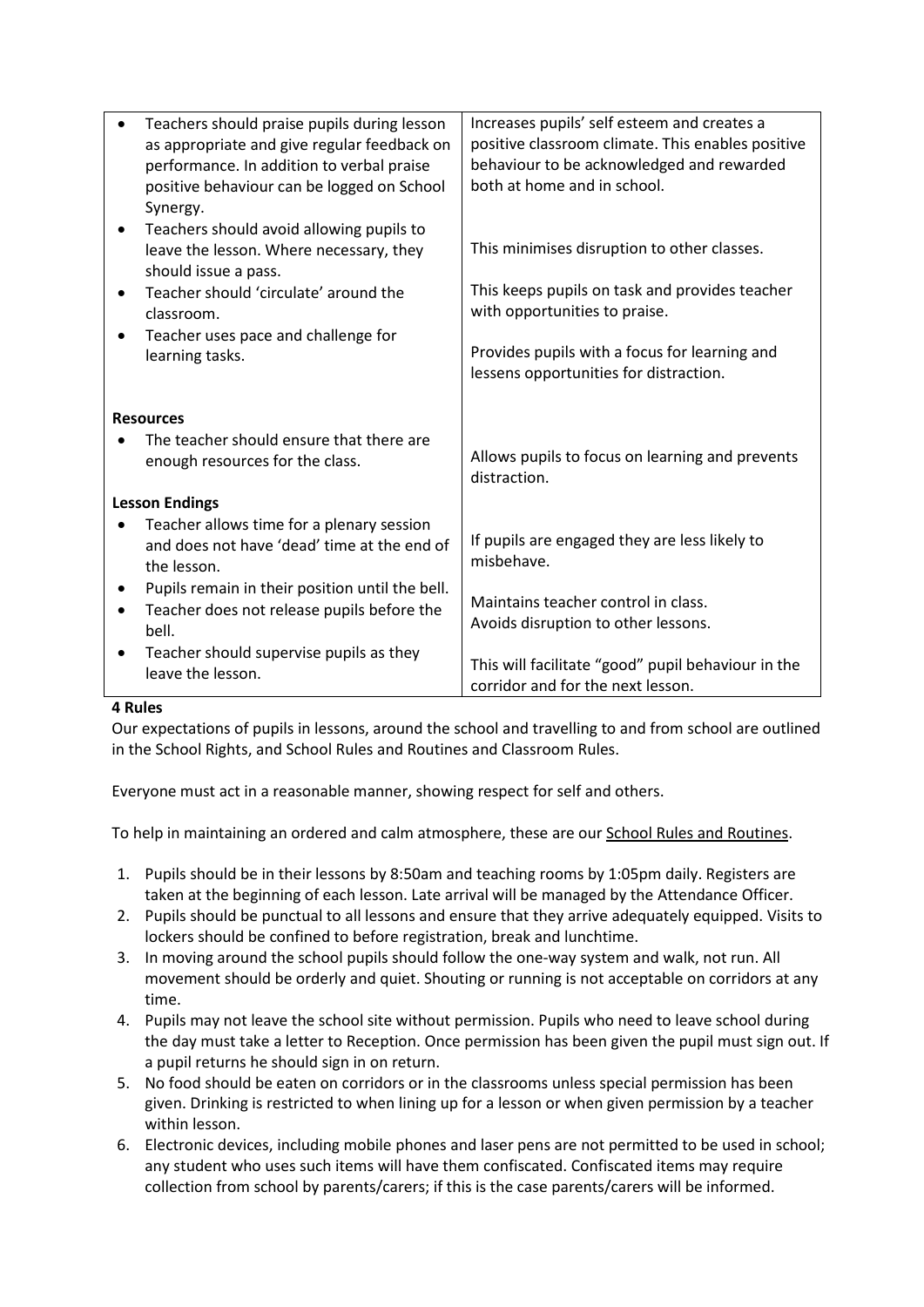7. Smoking and intoxicating substances are not allowed, and will be treated as a **serious** breach of school rules.

#### We believe the EVERYONE has RIGHTS. These are:

#### THE RIGHT TO LEARN

We learn and allow others to learn by:

- Paying attention to what is being said.
- Concentrating on our work.
- Listening carefully to what the teachers and other pupils say.
- Asking questions if we do not understand something.
- Completing the work set.

#### THE RIGHT TO TEACH

We allow the teacher to teach by:

- Co-operating and following instructions.
- Completing our work on time and correctly.
- Arriving to the lesson on time and with our books and resources.
- Listening carefully.
- Doing what we are asked to do.

#### THE RIGHT TO FEEL SECURE

We ensure that everyone feels secure by:

- Acting in a sensible way.
- Following instructions.
- Behaving in a responsible and safe way.
- Treating others and their property with respect.

#### THE RIGHT TO DIGNITY

We ensure everyone's right to dignity by:

- Being courteous and polite.
- Working co-operatively with others.
- Treating others with respect.

#### Classroom Rules:

- Respect others and the learning environment
- Follow all instructions without challenge/argument.
- Raise your hand if you have a question/answer
- Complete all tasks to the best of your ability
- Allow the teacher to teach and pupils to learn

#### **5 Rewards and Sanctions**

Our pastoral care and behaviour management are based on the belief that a positive culture of praise, encouragement and support of pupils is likely to ensure the most effective environment in which to promote good relationships and enhance pupil motivation and achievement.

Rewards are one means of achieving a positive ethos. They have a motivational role in helping pupils to realise that good behaviour is valued. Integral to the system of rewards is an emphasis on praise, both formal and informal to individuals and to groups.

'Students make more progress by being praised for what they do right, rather than being punished for what they do wrong.'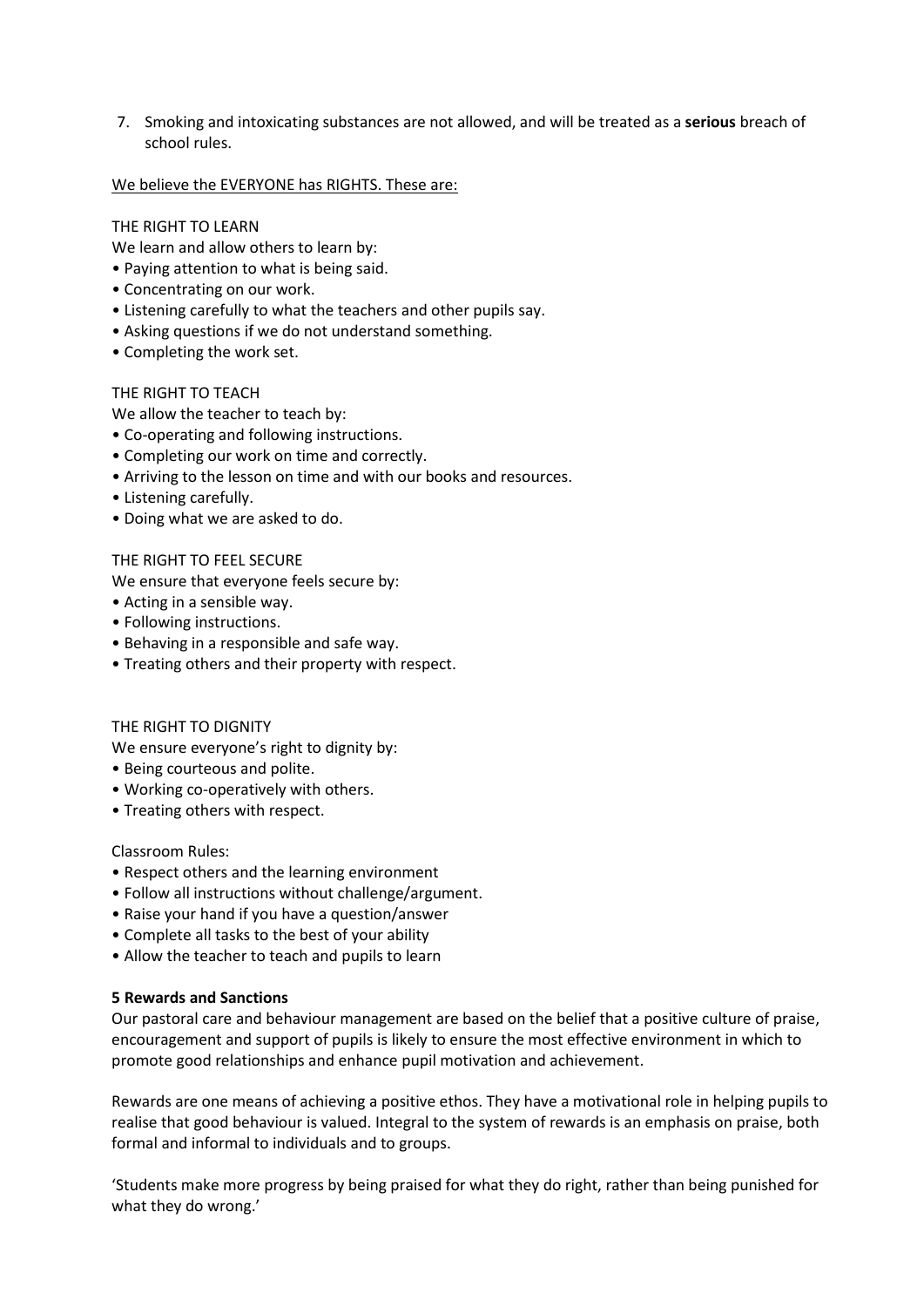More detailed information regarding the school's rewards system can be found in the Rewards Policy.

Positive and negative behaviour is logged using School Synergy both inside and outside the classroom and logged using the appropriate awards on the system. They can be awarded by all staff.

- Being a **Model** of good behaviour including demonstrating the key school values (Accomplishment, Humilty & Service)
- Putting a lot of **Effort** into work
- Showing **Respect** for others
- **Improved** work and/or attitude to learning
- Performing well in **Tests**
- Producing an excellent **Standard** of work
- Contribution towards **Extra-curricular** activities.
- Recognition of **Special Achievements**

#### **Sanctions**

In all schools there is the need to have CONSISTENT procedures to deal with persistent misbehaviour that threatens the learning or security of the other pupils and/or hinders the teacher's ability to teach effectively.

We believe that bad behaviour should never interfere with learning. As a school we have a responsibility to teach our pupils values and good character. We will do this by rewarding desirable behaviour with praise and tangible rewards and also by imposing consistent and clear sanctions for unacceptable behaviour. Pupils feel safe with boundaries and it is the job of the school to provide these. The school will be relentless in its expectations of the behaviour of our pupils.

10 negatives over a two week period; form tutor communication

20 negatives over a four week period; Learning coordinator intervention

Departments have their own negative thresholds; instigating contact home from the subject leader. Subject intervention should be logged on School Synergy and regularly reviewed by an appropriate member of staff.

The school's behaviour policy is intentionally detailed. This is so staff can identify all misbehaviours. Authority is more meaningfully exerted at this point than when misbehaviour is more serious. There may be rare times when parents do not agree with the chosen consequence. In such cases, while the school will be willing to discuss the matter, we hope that parents will nonetheless support the school's decision.

On the occasions when the behaviour of an individual pupil is seen to be unacceptable, sanctions are used by staff. In the majority of cases misdemeanours are dealt with quickly and calmly by non-verbal, verbal or individual indications of disapproval. In persistent cases pupils may be kept back at break or lunchtime to discuss their behaviour with their class teacher, Form Tutor or Learning Co-ordinator and may be put on a monitoring programme.

Before resorting to sanctions, staff should have tried at least one of the strategies below:

- Non-verbal signals
- Redirection redirect the pupil to the task in hand
- Proximity praise try praising the pupil next to the one whose behaviour you are addressing
- Choice and consequence give the pupil a choice, each with its consequence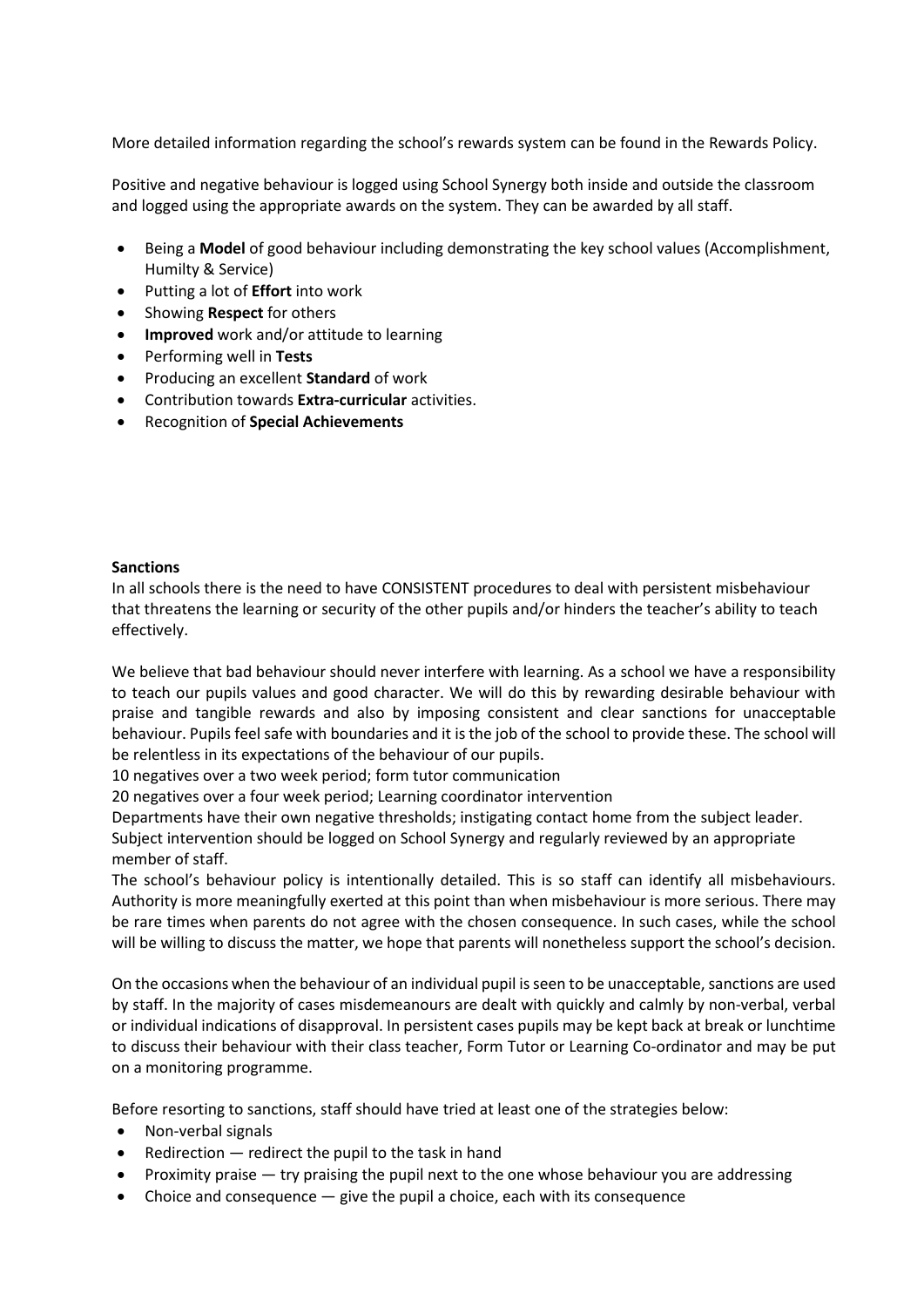- Take up time  $-$  give the pupil a few seconds to adhere to your instructions
- Tactical ignoring of attention seeking behaviour
- Moving the pupil within the classroom
- Partial agreement
- Privately understood signals

If the classroom behaviour of a student is of concern, then the normal escalation of responses will be as follows:

- The classroom teacher deploys a range of behaviour management strategies including rewards (there is school documentation available to support this which may be adapted and written into departmental policies).
- The subject leader supports with 'local' solutions (e.g. departmental report/temporary withdrawal) and the form tutor is informed in order to look for patterns across subjects. All strategies employed should be logged on School Synergy.

The following approach is adopted:

## **Stage 1**

The appropriate learning co-ordinator will be alerted formally to a concern and will deploy a range of further strategies. Parents will be informed at this stage.

## **Stage 2**

The Senior Assistant Headteacher will be alerted formally and escalate the issues involving parents. LCs use School Synergy to log student support and set weekly targets to help improve behaviour. The use of Internal exclusion/fixed term exclusions may be used at this stage.

Student support at this stage may include 1:1 with Behaviour TA; L32 Respite; use of Exit Card; alternative timetables.

## **Stage 3**

A formal meeting will be arranged with the family in order to raise a serious concern. Other strategies may be used at this stage, possibly including some placement in another school or educational setting (depending upon availability). Managed Transfers will be considered and taken for consideration at South Ribble Panel meetings held each half term.

Respite provision, funded by school, at a Pupil Referral Unit may also be considered at this point.

#### **Stage 4**

Fixed-term exclusion and/or managed transfer protocol will be used. There will be a further formal meeting with the family upon reintegration and an appropriate 'contract' signed by parent & student which outlines the reason for exclusion, any appropriate interventions and expected models of behaviour, all of which are intended to support improved behaviour. The discipline committee of the governing body may also be convened for longer fixed term exclusions or where there have been a number of fixed-term exclusions within one school year.

## **Stage 5**

A longer fixed-term exclusion, managed transfer or a permanent exclusion will be used.

The Discipline Committee of the governing body will meet to consider such exclusion. Further external student support may be considered at this stage through CSC. In addition parents/carers may be asked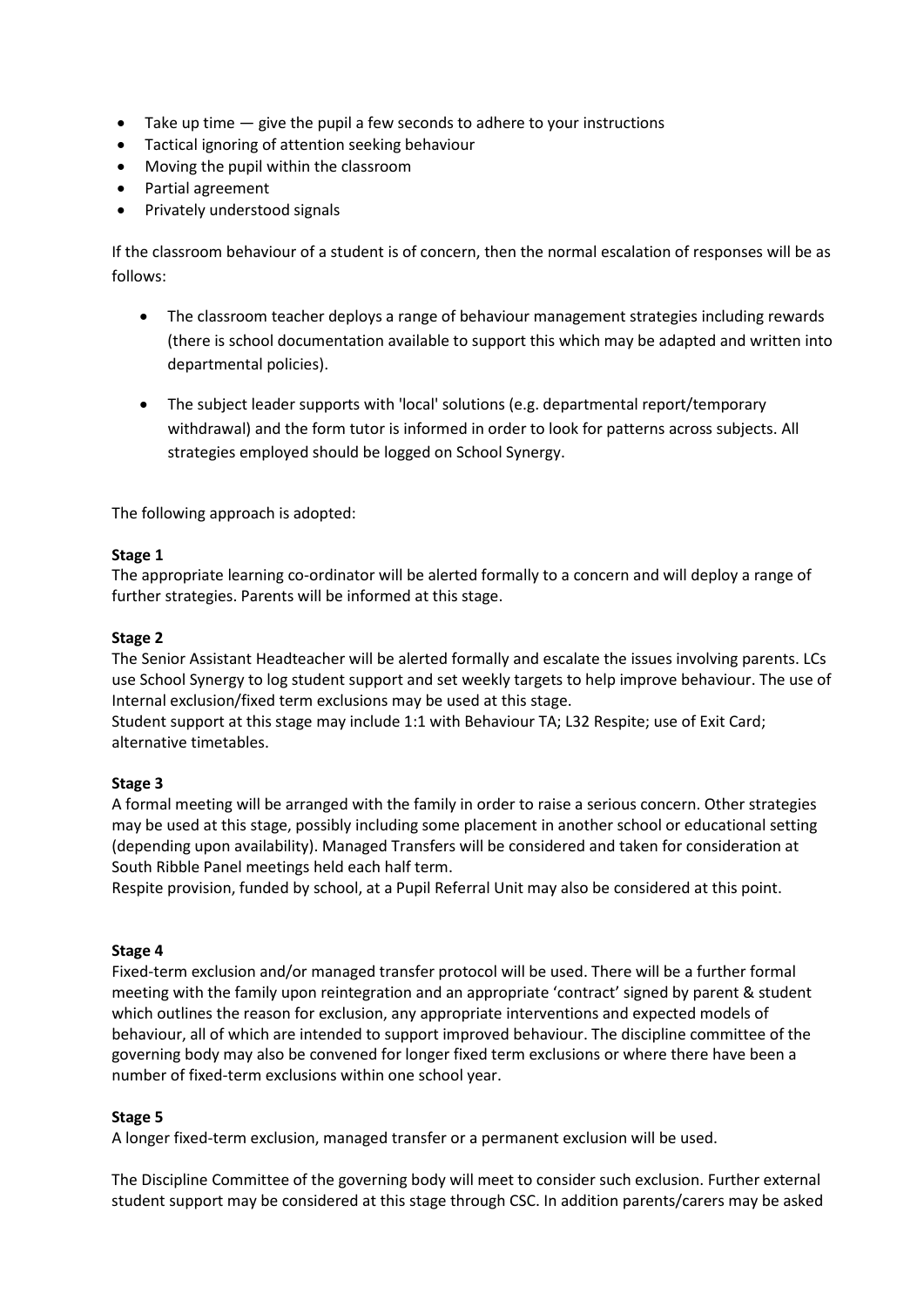to attend a Discipline Committee hearing to discuss the current situation regarding their child's behaviour.

A managed transfer will normally take place prior to a permanent exclusion when applied to consistent disruptive or inappropriate behaviour; this may not be the case in regard to serious, isolated incidents.

A Managed Transfer occurs when a student is placed on the roll of another local school for a maximum period of 12 weeks (dual rolled with the home school) with the intention of the students modifying their behaviour and being successful in gaining a permanent place at a new school without the need for permanent exclusion.

A meeting, with agreed protocols, between school and parents/carers will take place to discuss such a transfer; at this meeting the process will be outlined and discussed in depth.

**This process will not be rigid, and students showing improvement will be 'de-escalated' accordingly. If a student presents problems across the curriculum, then responses may be different to those used where the problem is isolated and partial solutions may be available.**

**The whole process may run differently if, for example:**

- **There are specific learning needs in which case the SENDCO will be involved and extra-support for the student may be sought**
- **There are personal/social issues which need to be handled in a particular fashion**
- **If a serious incident is 'out of character' for a student and deemed unlikely to recur**

**If a student demonstrates extreme disruption, defiance or aggression then a single incident may result in a number of stages in the process being circumvented. SERIOUS INCIDENTS should be brought to the attention of Learning Co-ordinators and/or SLT immediately and documented on School Synergy so that the matter can be investigated and resolved as quickly as possible.**

Teachers have a statutory power to discipline pupils for misbehaviour outside of the school premises.

- Sanctions will apply to pupils who misbehave on the way to or from school, outside the school gates or otherwise in close proximity to the school. Action would be taken against any pupil who was verbally abusing members of the public on a bus on the way to school.
- If someone causes any distress to the bus driver on his/her journey to and from school, they should expect to be banned from using the bus for an agreed length of time. Parents would be notified of this in advance. The Safer Travel Unit works proactively with the school in ensuring bus journeys to and from school are safe and trouble free
- Sanctions will apply if misbehaviour takes place on Educational Visits, Work Related Learning or whilst the pupil was taking part in a further education course as part of a school programme.
- The school will apply sanctions if a pupil misbehaves whilst representing the school in a sports event with another school or any other event which might affect the chance of opportunities being offered to other pupils in the future.
- The school would take action if a pupil harassed a member of staff or pupil off school premises, including through the internet. This could also be a Police matter.

Sanctions may be imposed in line with those set out in this policy.

#### **Detentions**

Detentions may be issued by any member of staff and usually take place at break time, lunchtime or departmental after school detention. A pupil who fails to attend will be issued with an After School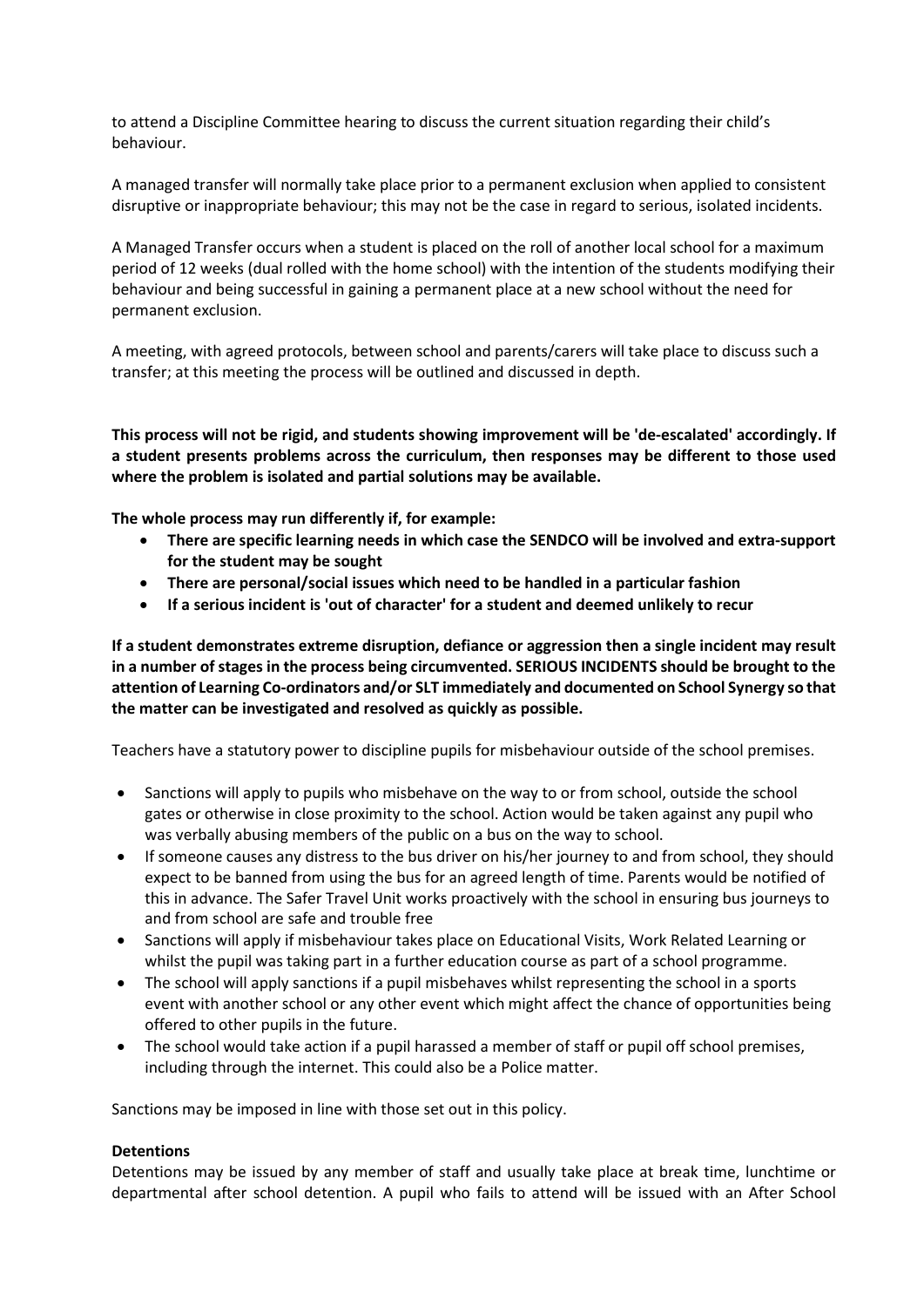Detention; these are held on Tuesdays 3:05pm to 4:05pm (Years 10 and 11), 3:05pm to 3:50pm (Years 8 and 9), 3:05pm to 3:35pm (Year 7).and Fridays 3:05-3:35pm (all Year Groups). After School Detention is a formal sanction and will be monitored by Learning Co-ordinators and SLT via School Synergy. Parents will be notified via posts on School Synergy of all detentions.

Pupils in Detention (whether Lunchtime or After School) must attend punctually, and must follow these rules:

- sit where instructed by the teacher.
- carry out written tasks as instructed by the teacher.
- obey all instructions without comment.
- make no attempt to communicate (by verbal or non-verbal means).
- cause no noise or disturbance.

Failure to attend After School Detention, with no appropriate reason, will lead to SLT Detention which lasts from 3:05pm till 4:30pm.

## **Removal from lesson and Referral**

Any pupil, in Years 7-11, causing disruption of a lesson will be sent to the Referral Room. This will result in an email being sent home to inform parents/carers that the pupil has been removed from a lesson and the relevant Learning Co-ordinator will be informed. The Learning Co-ordinator will decide on the followup course of action. Any student who refuses a staff member's request to go to Referral, resulting in them having to be removed by a senior member of staff, will serve an additional one-day internal exclusion.

Pupils may be sent to the Referral Room it they display the following behaviour display:

- 1. Inappropriate language towards the teacher or other pupils
- 2. Dangerous/Violent behaviour
- 3. Confrontational or threatening behaviour
- 4. Repeated refusal to comply with classroom rules

5. Persistent low level disruption of teaching and learning — after a clear warning has been given (this may have been preceded by a negative log being made on School Synergy).

Pupils are sometimes sent to work in an adjoining classroom, usually within the same department, and will complete work at the back of that classroom.

**Out of class isolation (Internal Exclusion)** is reserved for pupils who commit a severe breach of the code of conduct. Pupils spend a designated period of time working in the Referral Room. Pupils complete independent work. The offences listed below, although not exhaustive, are examples of the types of incident which may trigger this sanction:

- Physical violence towards another pupil
- Derogatory and/or discriminatory verbal violence towards another pupil
- Verbal abuse towards a member of staff
- Persistent disruptive behaviour
- Racial/sexual/homophobic harassment
- Bullying
- Theft
- Refusal to attend Referral when sent by a member of staff
- Drug abuse or possession of drugs or the use of any illicit substances or materials including pornography, alcohol, novel psychoactive substances
- Graffiti or property damage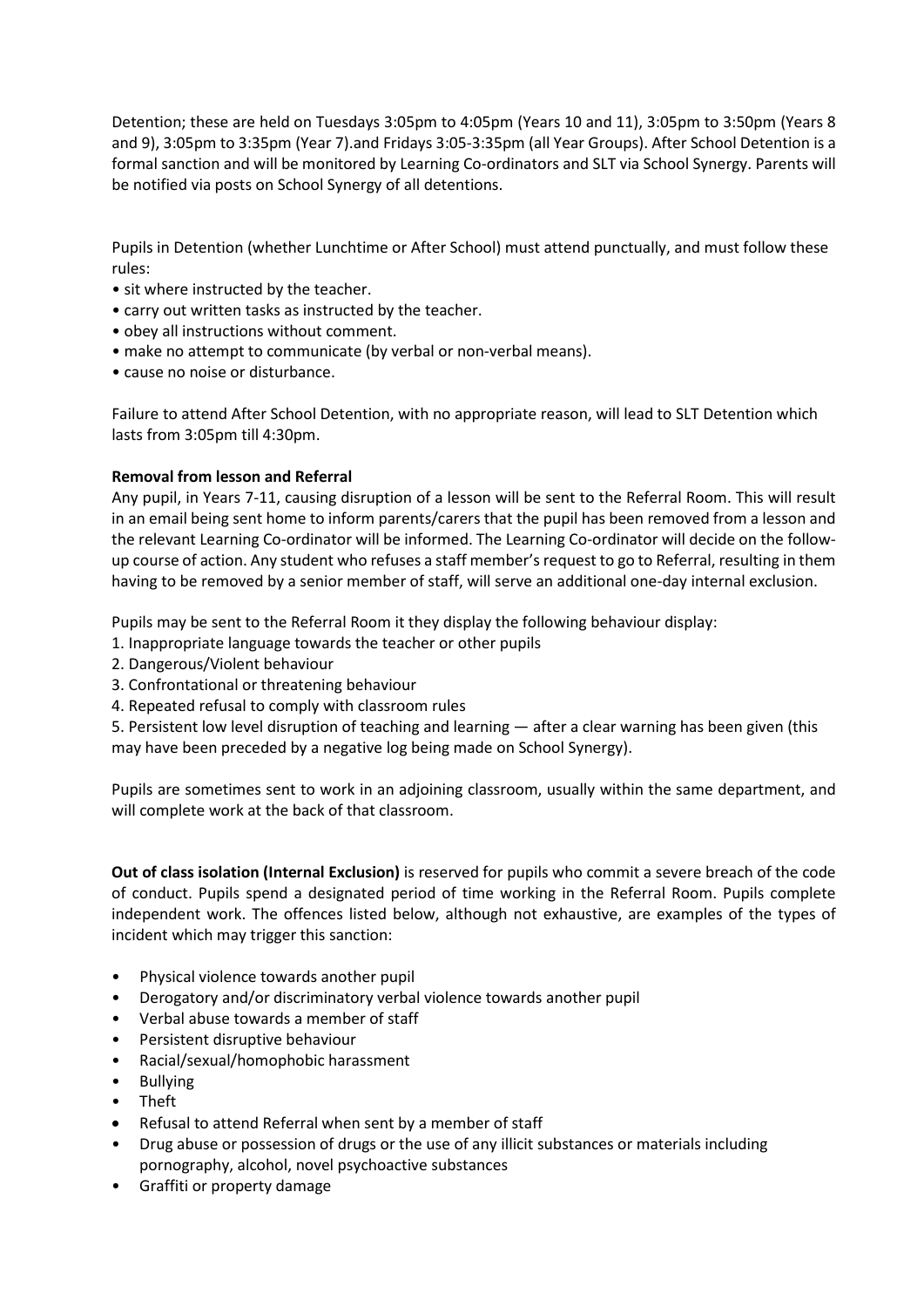Other sanctions used to support positive behaviour around the school site include fixed term lunchtime exclusions; SLT lunchtime detention.

**Exclusion from school** will only be used in exceptional circumstances. There are two types of exclusion: fixed term and permanent.

#### **Fixed Term Exclusion**

A Head Teacher may exclude a pupil for up to 45 school days (9 school weeks) in a school year. Pupils on a fixed term exclusion may be provided with work to complete and return to the school for review. After the 5<sup>th</sup> day the school must make suitable full-time educational provision for the pupil.

It is the parent's responsibility to provide care and supervision for their child at all times during an exclusion.

The offences listed below are amongst those which may lead to fixed-term exclusion (or isolation in the Referral Room — depending on the nature of the incident). In exceptional circumstances, they may lead to permanent exclusion.

- Physical violence towards another pupil or member of staff (may include referral to Police)
- Derogatory and/or discriminatory verbal violence towards another pupil or member of staff
- Serious Defiance
- Persistent disruptive behaviour
- Racial/sexual/homophobic harassment
- Radicalised behaviour/extremism
- Bullying
- Theft
- Drug abuse or possession of drugs or the use of illicit substances or materials (including pornography)
- Graffiti or property damage

Further information regarding Fixed Term Exclusion can be found in the document 'Fixed Period Exclusion from a School or Academy: Information for Parents' which is available from school on request.

#### **Permanent Exclusion**

On rare occasions, the Head Teacher may permanently exclude a pupil from school. The pupil's parents will always be fully involved and given the opportunity to make representations. Any pupil involved, or purporting to be involved, with illegal drugs in any way will normally be sanctioned by exclusion, either fixed-term or permanent.

The decision to exclude permanently is a serious one. There are two main types of situation for which permanent exclusion may be considered.

The first is a final, formal step in a concerted process for dealing with disciplinary offences following the use of a wide range of other strategies, including fixed-term exclusion, which have been used without success. It is an acknowledgement that all available strategies have been exhausted and is used as a last resort. This would include persistent and defiant misbehaviour, including bullying (which could include racist or homophobic bullying) or repeated possession and or use of an illegal drug on school premises.

The second is where there are exceptional circumstances and it is not appropriate to implement other strategies. It can be appropriate to permanently exclude a pupil for a first or 'one off' offence. These might include: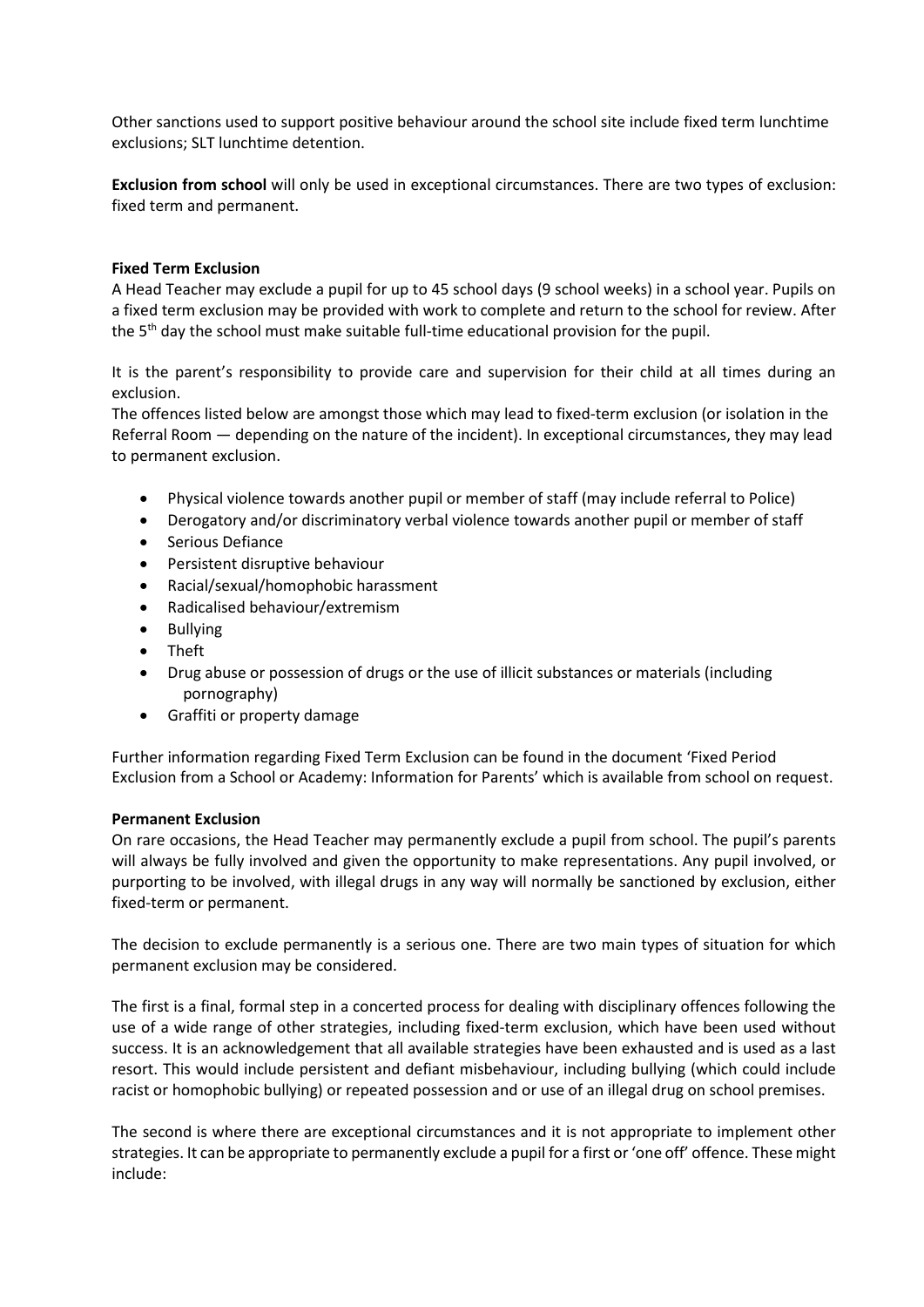- Serious actual or threatened violence against another pupil or a member of staff
- Sexual abuse or assault
- Carrying a weapon
- Possession, supply or use of illegal substances (including alcohol and nps)
- Radical and extremist behaviour
- Arson

These instances are not exhaustive but indicate the severity of such offences and the fact that such behaviour seriously affects the discipline and well-being of the school.

Depending on the length of exclusion parents may have the right to make representations to the Board of Governors (or Discipline Committee).

Upon being informed of the decision to permanently exclude a student, and the date at which the Governing Board hearing will take place, parents/carers have 15 working days in which to make representation; they are also entitled to attend the Governing Board Pupil Discipline Committee Meeting and make representation in person.

In all cases of permanent exclusion parents have the additional right to appeal to an independent appeal panel.

Further information regarding Permanent Exclusion can be found in the document 'Permanent Exclusion from School: Information for Parents' which is available from school on request.

## **Exclusion protocol**

The exclusions process will be conducted in accordance with the current Department for Education's exclusion guidelines.

## **Behaviour beyond the Classroom**

The behaviour of students beyond the classroom is a key factor influencing the culture of the school, which in turn affects classroom behaviour and achievement. The students are learning during the 'social' times of the day as well as in formal learning situations.

Interaction between students and staff beyond the classroom is necessary and desirable in order to sustain and develop the ethos of the school and patterns of whole-school behaviour.

- Staff should use professional judgement in all cases, and use some of the same strategies as those deployed in the classroom to defuse and avert problems in the first instance.
- SERIOUS INCIDENTS should be logged immediately on School Synergy and SLT and Learning Coordinators notified.
- Senior staff support should be sought for extreme occurrences.

The school will use a range of sanctions in response to issues such as persistent defiance, violence, smoking, drug/alcohol use. Typical responses are indicated in a separate document and will be communicated to students and parents.

## **Responses to be considered by the school to precipitate events**

- Permanent and fixed term exclusions will be monitored by ethnicity and care status to monitor patterns and trends.
- Any disparities in exclusion rates between learners from different groups will be identified through self-evaluation procedures.
- Ultimate decisions about exclusions (pending governors 'decisions and appeals) will rest with the Head Teacher, and in the absence of the Head Teacher, with the Senior Assistant Head Teacher.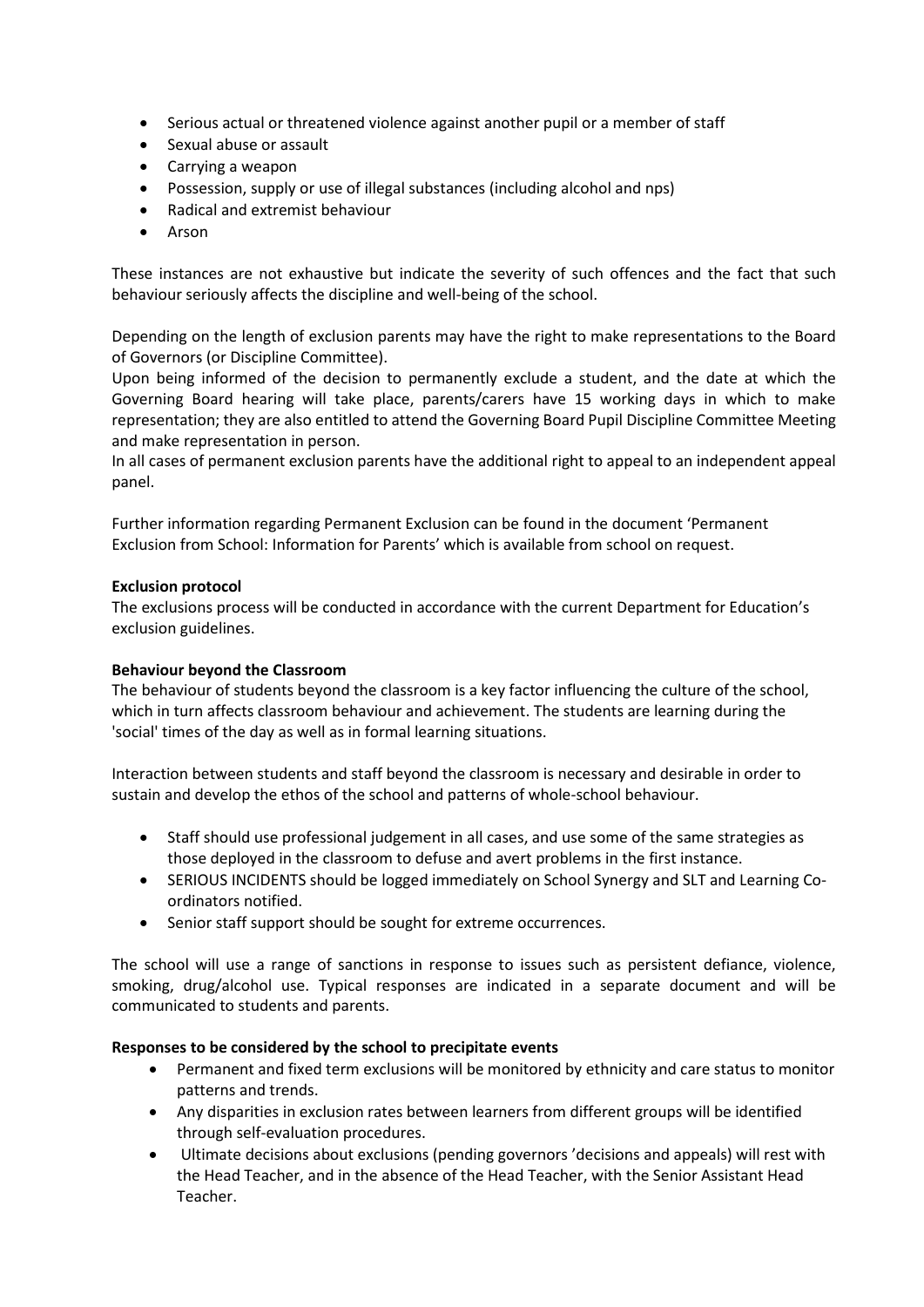#### **Reasons to be considered for Exclusion**

Listed below are behaviours, which could typically lead to a fixed term or permanent exclusion. Such incidents will be fully investigated and reported to the Governing Body. Students may 'start again' if improvements to behaviour are sustained.

- 1. Persistent disruption of lessons
- 2. Persistent disruption outside lessons
- 3. Defiance of staff
- 4. Assault on a student
- 5. Physical assault on a member of staff
- 6. Verbal abuse of a member of staff
- 7. Possession of a weapon
- 8. Possession of cigarettes/tobacco/e-cigarettes and smoking
- 9. Possession of drugs (inc. alcohol)
- 10. Possession and distribution of drugs (inc alcohol and nps-legal highs)
- 11. Theft
- 12. Damage/Vandalism
- 13. Sexual harassment, online sexual abuse and sexual violence
- 14. Racist abuse
- 15. Radical/extremist behaviour
- 16. Persistent harassment and/or intimidation (This is directly linked to the Anti- Bullying Policy)

Any other behaviour which contravenes the school's Code of Conduct

The following procedures should be followed if a serious disciplinary offence is thought to have taken place. These procedures are for guidance and they may be altered if circumstances require, for example if specific staff are unavailable or if the matter requires expeditious action.

#### **Investigating incidents**

Internal investigations can inadvertently prejudice investigations by Social Services or the Police. If it appears that a serious disciplinary offence is a matter for Social Services or the Police, staff must stop the internal investigation immediately and refer the matter to the Head Teacher and/or the Designated Senior Person for child protection as appropriate. In situations where other services need to be informed, the Head Teacher or designate will attempt to contact the family to let them know of the referral, unless it is, in their judgement, inappropriate to do so.

If a serious offence appears to have been committed, the member of staff concerned should inform the Head Teacher as soon as possible. In the event that it is not possible then the staff member should refer it to the appropriate Learning Co-ordinator. The Head Teacher or his/her designate will decide the nature of the investigation required, usually including conducting an initial interview with the pupil(s) concerned to produce a statement relating to the matter. If, however, the case is to be referred to the Police or Social Services it will usually not be appropriate to conduct an interview with the pupil(s) or anyone connected with the incident.

CCTV cameras may be checked to provide evidence of the facts.

It is also important that disciplinary matters, particularly serious ones, are investigated at a measured pace and that no premature judgements are made concerning the matter.

Once an investigation for a serious offence begins it may be necessary for the pupil(s) concerned to be supervised by a member of staff or in extreme cases isolated from other pupils. Whenever possible, any investigation should be conducted away from the public gaze.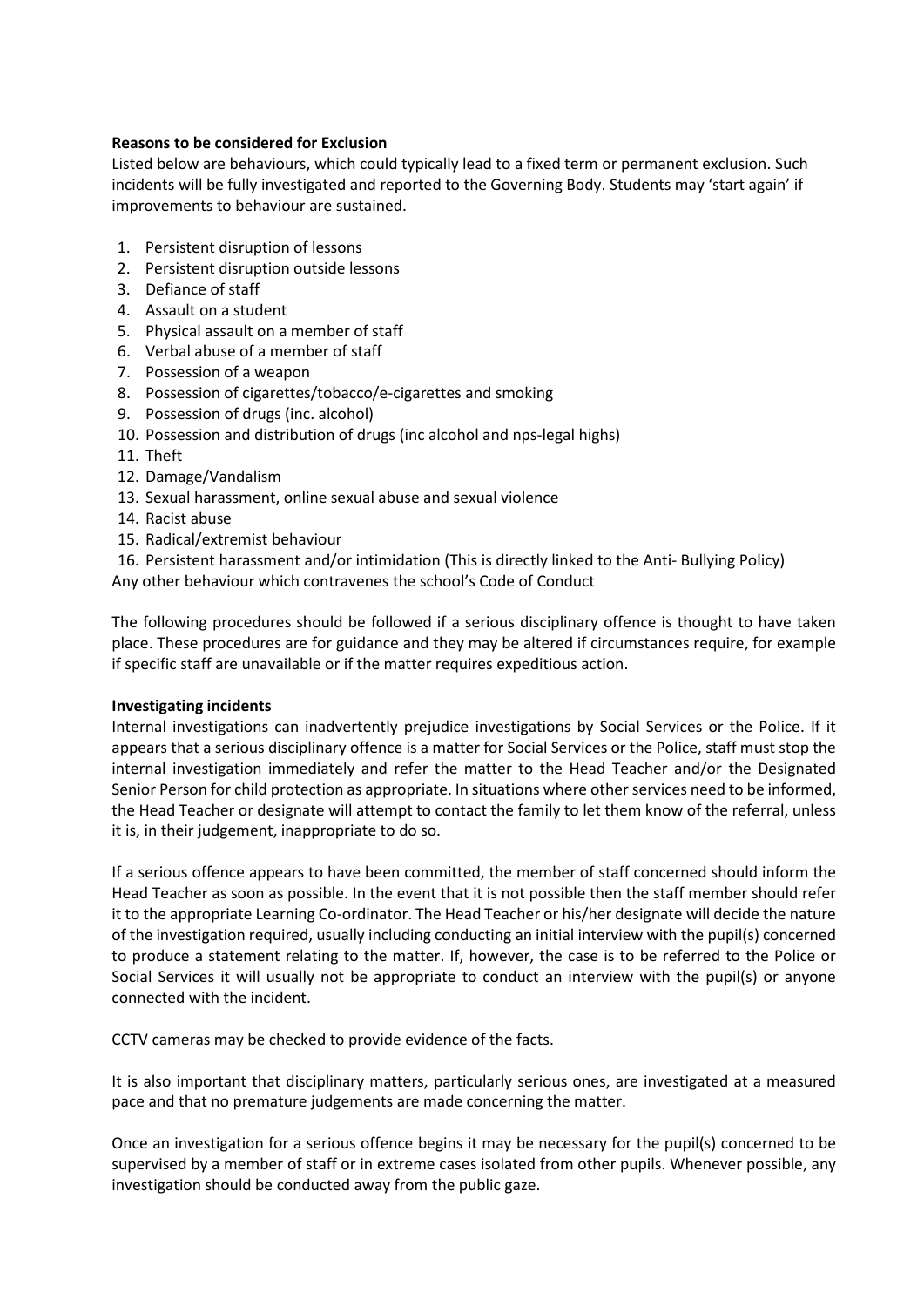When a pupil is interviewed (s)he should be made aware of the matter being investigated at the start of the interview. It should also be made clear at the start of an interview that pupils are expected to tell the truth and that if they do not do so they can expect to be interviewed again. Careful contemporaneous notes should be kept during all interviews. These should be signed by the member(s) of staff present afterwards. Individual written statements should be taken wherever possible and they must be dated and signed by the pupil concerned.

## **7. Confiscation of inappropriate items**

#### **Searches and confiscation**

Under the Education Act 1996, schools have a power to search, and to confiscate any items which they believe pose a danger or threat to pupils, or any other persons on school premises. This does not require consent, but wherever possible this will be sought. If a pupil refuses to co-operate, a search can only be carried out if (s)he is reasonably suspected of having a 'prohibited item':

- Knives or weapons
- An article likely to have been used to commit a criminal offence or to cause injury to a person or damage to property
- Alcohol
- A controlled drug
- Tobacco and/or smoking-related products
- Stolen property
- Other inappropriate items deemed to present unacceptable risk

Searching will be conducted by the Head Teacher or a member of staff authorised by the Head Teacher. The search will be conducted by someone of the same gender as the pupil, and in the presence of another adult (where possible of the same gender).

Pupils will only be required to remove "outer clothing" such as coats and jumpers. Searches will be conducted in such a manner as to minimise embarrassment or distress.

Searching the pupil's possessions for 'prohibited items' includes searching a pupil's goods over which (s)he has or appears to have control. Where there are reasonable grounds lockers, desks and bags may be searched at any time, without consent. Such searches must be in the presence of the pupil and another member of staff, unless there is a risk that serious harm may be caused to someone if the search is delayed.

Police may be called to deal with any search if that is considered appropriate.

Where any article is thought to be a weapon it must be passed to the Police.

#### **Personal property**

Pupils are responsible for their own property. All items should be clearly named. It is important that expensive items or large sums of money are not brought into school. Where this is essential these should be left in the office for safe-keeping.

The school is not liable for any loss or theft of, or damage to, pupils' possessions.

Every pupil can have access to a lockable locker and (s)he should keep his/her key safe. No belongings should be left unsecured near lockers or anywhere else.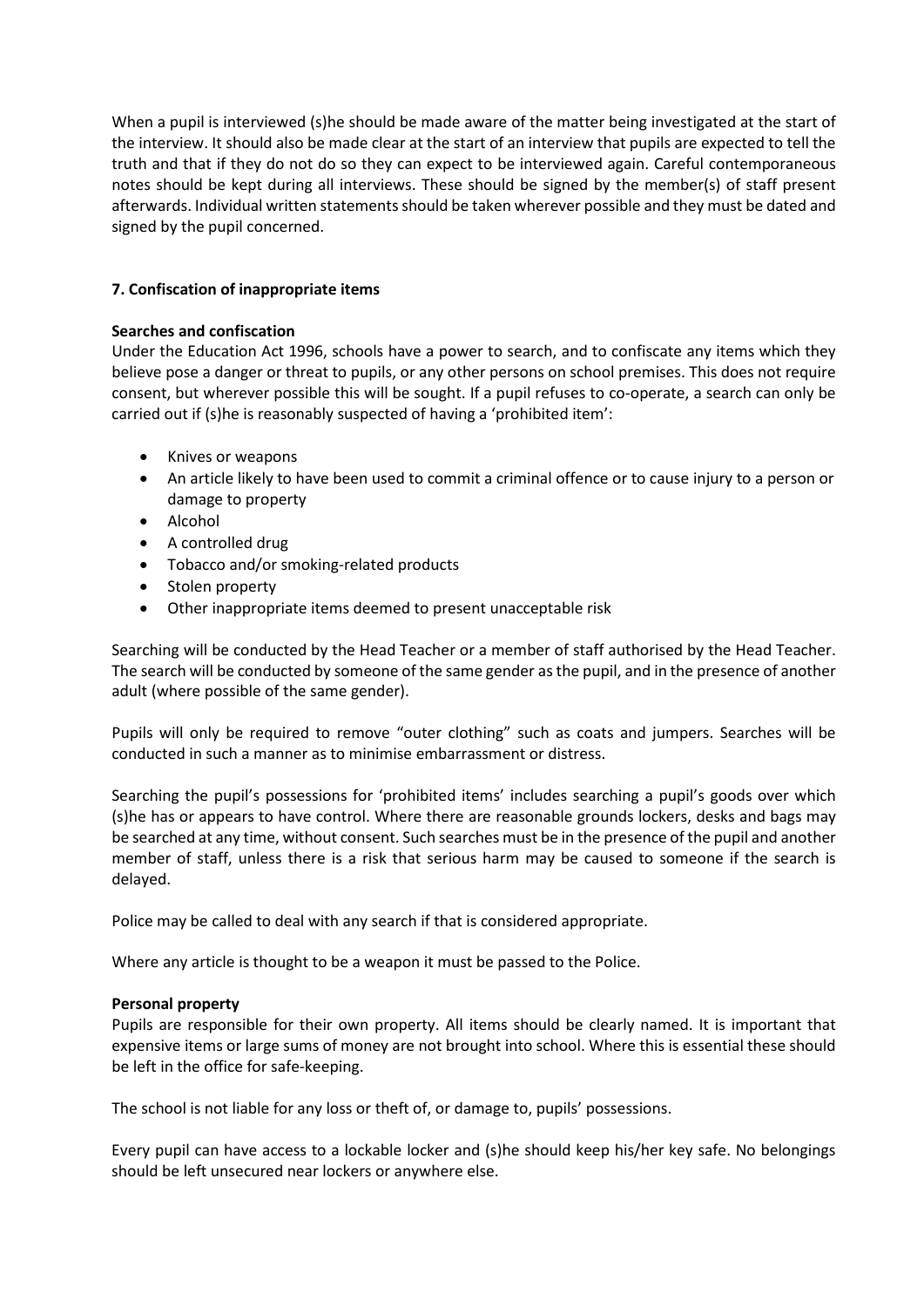#### **Mobile Phones**

Section 2 of the 2011 Education Act sets out new provisions about mobile phones and other electronic devices. Data and files from these items may be examined if there are reasonable grounds to suspect misuse. Malicious or inappropriate material may be erased or downloaded and saved as evidence.

- Pupils should leave valuable items, such as mobiles phones at home
- Pupils who bring such items to school must not use them during the school day
- Items noticed will be confiscated and stored securely. They will be returned to students or their parents if it is deemed appropriate at a later time (usually the end of the school day).

#### **8 Preventing bullying**

The school Anti-Bullying Policy reflects both the Aims of the School and the Pastoral Care Policy.

Bullying is defined as: the wilful, conscious desire to hurt, threaten or frighten someone.

The school curriculum supports the prevention of bullying through the PSHCE curriculum, through pastoral support systems, through consistent application of our school rights and through the application of appropriate sanctions.

All members of the school: pupils, teachers, parents, support staff, welfare staff, office and supervisory staff are part of our TELLING COMMUNITY.

Any member of the school community may report an instance of suspected bullying.

All allegations of bullying should be reported to the pupil's form tutor or any member of staff who will help prompt investigation.

#### **9 Power to use reasonable force**

Rarely do teachers have to intervene physically to reinstate order or restrain a pupil. Parents need to be aware that the law allows adults authorised by the Head Teacher to use such force as is reasonable to prevent a pupil:

- **Committing any criminal offence**
- **Injuring themselves or others**
- **Causing damage to property**
- **Engaging in any behaviour prejudicial to maintaining good order and discipline**

Force may be used either to control or restrain. This can range from guiding a pupil to safety by the arm through to more extreme circumstances such as breaking up a fight or restraining a pupil to prevent violence or injury. The decision on whether or not to physically intervene is down to the professional judgement of the staff member concerned and will always depend on the individual circumstances.

There is no legal definition of when it is reasonable to use force. That will always depend on the precise circumstances of individual cases. To be judged lawful, the force would need to be in proportion to the consequences it is intended to prevent. The degree of force should be the minimum needed to achieve the desired result. Use of force will not be justified to prevent trivial misbehaviour. However, deciding whether misbehaviour is trivial also depends on circumstances. For example, running in a corridor crowded with small children may be dangerous enough not to be regarded as trivial.

Staff are required to follow our **Code of Conduct** for **Safeguarding and Working with Young People**. As a general principle staff will not make physical contact with pupils; apart from the circumstances outlined above. All members of school staff have a legal power to use reasonable force. This applies on school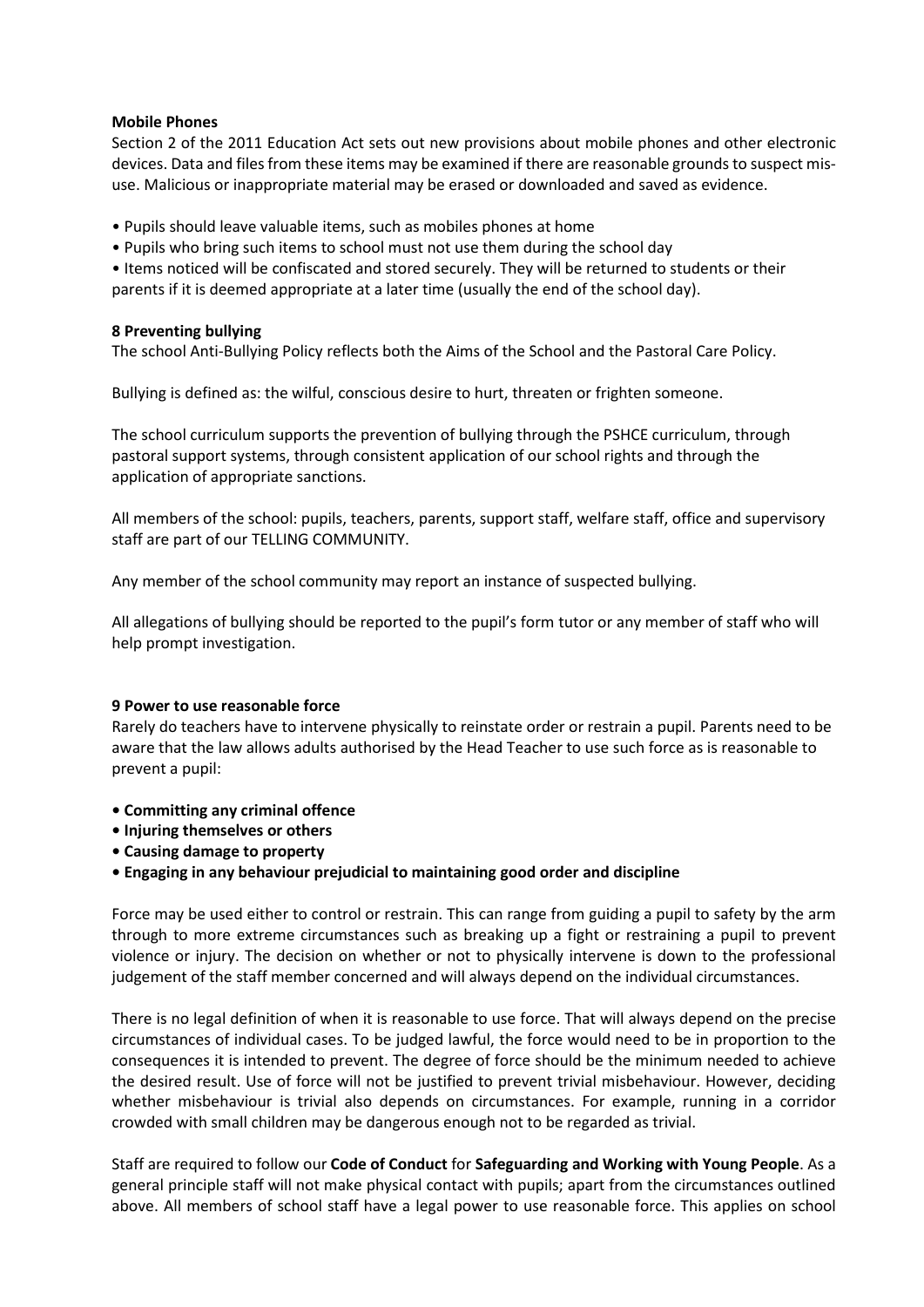premises, or where a member of staff has lawful control or charge of pupils, e.g. on educational visits. In all cases only the minimum force necessary will be used.

Annual guidance and training is provided for all staff to ensure consistency of procedures in the use of restraint and reasonable force.

#### **10 Roles and Responsibilities**

The Governing Body will establish in consultation with the Head Teacher, staff and parents, the policy for the promotion of good behaviour and keep it under review (on an annual basis). It will ensure that it is communicated to pupils and parents, is non-discriminatory and that expectations are clear. Governors will support the school in maintaining high standards of behaviour.

The Head Teacher will be responsible for the implementation and day to day management of the policy and procedures. Guidance on their consistent application forms part of Staff Induction, and is also regularly updated for all staff. Continual Professional Development is provided when staff needs are identified as part of Performance Management.

Staff, including teachers, support staff and student teachers, will be responsible for ensuring that the policy and procedures are followed, and consistently and fairly applied. Mutual support amongst all staff in the implementation of the policy is essential so that a high quality learning environment is created in which pupils develop self-discipline and personal responsibility.

The Governing Body, Head Teacher and staff will ensure there is no differential application of the policy on any grounds, particularly ethnic or national origin, culture, religion, disability or sexuality. They will also ensure that the concerns of pupils are listened to and appropriately addressed.

Parents will take responsibility for the behaviour of their child both inside and outside the school. They will be encouraged to work in partnership with the school in maintaining high standards of behaviour and will have the opportunity to raise with the school any issues arising from the operation of the policy.

Pupils will be expected to take responsibility for their own behaviour and will be made fully aware of the school policy, procedures and expectations. Pupils also have a responsibility to ensure that any incidents of disruption, bullying and any form of harassment are reported.

#### **11 School support systems**

We believe that all staff in our school must take account of the individual needs and circumstances of the pupils when implementing behaviour policies. Good practice would be to follow the Consistency in the classroom' guidance and to keep instructions short and clarify understanding by asking the pupils to repeat them.

We would expect staff to make reasonable adjustments in the application of our behaviour policy for pupils with special educational needs and/or disabilities. Specific support mechanisms will be provided to assist those who need special consideration in the type of teaching provision and resources offered to them to ensure they reach their full potential.

All staff will be provided with regularly updated information regarding pupils who have special educational needs and/or disabilities. It is expected that staff will use this information wisely when implementing the school behavioural policy.

Pupils may be vulnerable at all times or at specific times during their school career. Liaison with progress leaders and/or SENCO is advisable if particular pupils experience persistent difficulty in adhering to the school rules. The SENCO may be able to arrange suitable intervention within the Student Support Centre or Nurture Room.